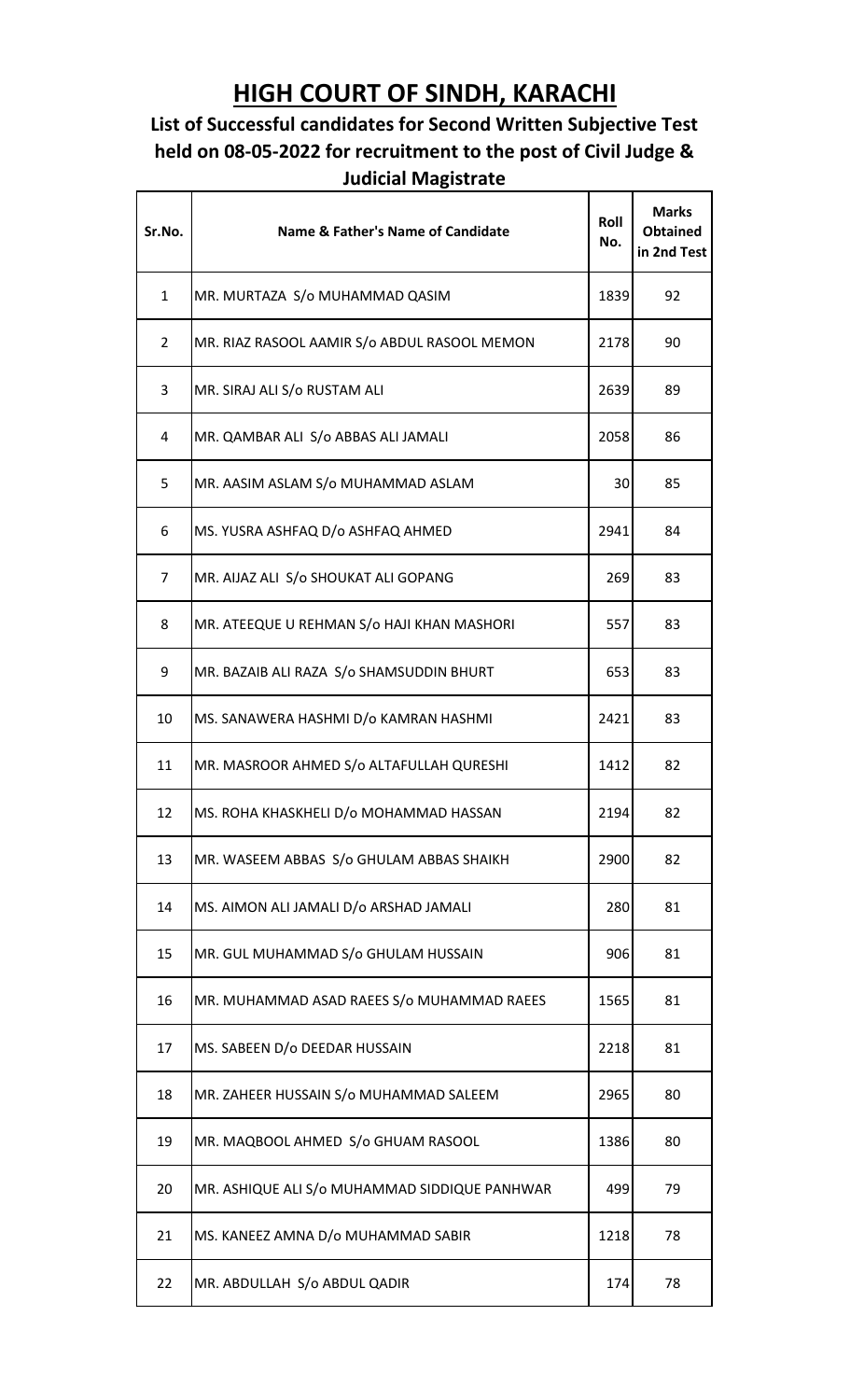| Sr.No. | <b>Name &amp; Father's Name of Candidate</b>                   | Roll<br>No. | <b>Marks</b><br><b>Obtained</b><br>in 2nd Test |
|--------|----------------------------------------------------------------|-------------|------------------------------------------------|
| 23     | MR. MUHAMMAD RAFIQUE S/o MIR KHAN                              | 1687        | 78                                             |
| 24     | MR. SHAHID NAZIR S/o NAZIR AHMED MEMON                         | 2523        | 77                                             |
| 25     | MR. KHAWAJA MUHAMMAD BILAL S/o KHAWAJA ZAHID<br><b>NADEEM</b>  | 1272        | 77                                             |
| 26     | MR. BHUDO KHAN BHATTI S/o MUHAMMAD RAMZAN BHATTI               | 658         | 77                                             |
| 27     | MR. ABID HUSSAIN S/o GULSHER                                   | 188         | 77                                             |
| 28     | MR. TOSEEF AHMED S/o MANZOOR UL HAQUE CHANDIO                  | 2815        | 77                                             |
| 29     | MR. FAHAD HUSSAIN S/o ABDUL MAJEED ARIJO                       | 722         | 76                                             |
| 30     | MS. MARIAM D/o ATTA MUHAMMAD                                   | 1393        | 76                                             |
| 31     | MR. NAEEM AHMED S/o HAJI BASHEER AHMED (LATE)                  | 1882        | 76                                             |
| 32     | MR. AHSAN ALI CHAUDHRY S/o JAWED AZIZ                          | 254         | 75                                             |
| 33     | MS. AQSA D/o NOOR AHMED PANHWAR                                | 430         | 75                                             |
| 34     | MR. ZULFIQAR ALI BHUTTO S/o ASHFAQ AHMED BHUTTO                | 3065        | 75                                             |
| 35     | MR. ZAHID ALI S/o MUHAMMAD HAROON KUMBHAR                      | 2969        | 74                                             |
| 36     | MR. AAKASH KUMAR S/o CHANDUR LAL                               | 5           | 74                                             |
| 37     | MS. SHEHNAZ D/o MUHAMMAD AZAM                                  | 2591        | 74                                             |
| 38     | MR. SARFARAZ AHMED MAITLO S/o MUHAMMAD YAQOOB<br><b>MAITLO</b> | 2449        | 74                                             |
| 39     | MR. AZEEM ISRAR S/o ISRAR AHMED                                | 610         | 73                                             |
| 40     | MR. AKHTAR ALI S/o GHULAM MUHAMMAD                             | 294         | 73                                             |
| 41     | MR. ARSHAD ALI S/o ALI MUHAMMAD                                | 455         | 73                                             |
| 42     | MR. ZAHEER ABBAS S/o GHULAM HUSSAIN                            | 2955        | 73                                             |
| 43     | MS. SADIA D/o MUHAMMAD MUKARRAM ALI                            | 2254        | 72                                             |
| 44     | MR. INAAMULLAH S/o AZIZULLAH                                   | 1067        | 72                                             |
| 45     | MR. SUHAIL AHMED SOOMRO S/o MAZHAR ALI                         | 2672        | 72                                             |
| 46     | MS. AMBAR D/o MANZOOR AHMED                                    | 372         | 72                                             |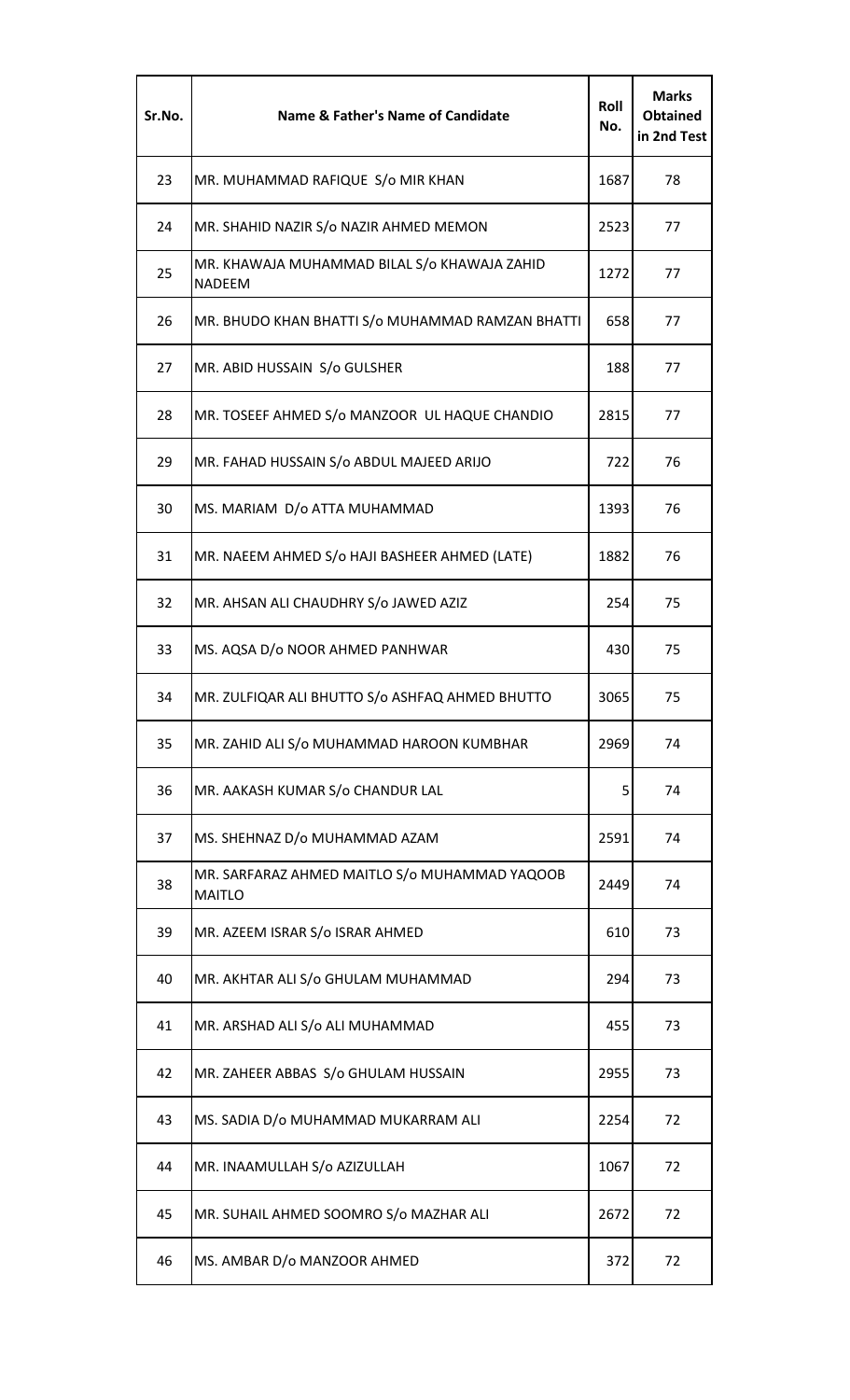| Sr.No. | <b>Name &amp; Father's Name of Candidate</b>    | Roll<br>No. | <b>Marks</b><br><b>Obtained</b><br>in 2nd Test |
|--------|-------------------------------------------------|-------------|------------------------------------------------|
| 47     | MR. ASHFAQUE HUSSAIN S/o ASGHAR ALI             | 497         | 72                                             |
| 48     | MR. ABDUL HAFEEZ S/o ABDUL SATTAR               | 73          | 72                                             |
| 49     | MR. SAADAT ALI S/o MUHAMMAD MUSLIM              | 2208        | 72                                             |
| 50     | MS. UMME KULSOOM RIND D/o ZAFAR ALI RIND        | 2841        | 72                                             |
| 51     | MR. FAZAL U REHMAN S/o ABDUL RAUF MIRANI        | 817         | 71                                             |
| 52     | MS. IQRA D/o MUHAMMAD RAFIQUE ANSARI            | 1082        | 71                                             |
| 53     | MR. MUZAMIL ALI SOOMRO S/o QAMARUDDIN SOOMRO    | 1858        | 71                                             |
| 54     | MR. SARMAD SARWAR S/o SARWAR HUSSAIN            | 2459        | 71                                             |
| 55     | MR. WAQAS AHMED S/o FIDA AHMED                  | 2891        | 71                                             |
| 56     | MR. SHAKEEL AKBAR S/o GHULAM AKBAR              | 2566        | 71                                             |
| 57     | MR. SHAN-UR-REHMAN S/o HABIB-UR-REHMAN          | 2580        | 70                                             |
| 58     | MR. ASIF ALI S/o ATTA MUHAMMAD SIYAL            | 521         | 70                                             |
| 59     | MR. IRFAN ALI S/o SHER KHAN                     | 1095        | 70                                             |
| 60     | MR. FAZAL KHAN S/o MAROOF KHAN                  | 815         | 70                                             |
| 61     | MS. SHAHIDA KARIM D/o ABDUL KARIM               | 2525        | 70                                             |
| 62     | MR. SHAHZEB JAN S/o JAN MUHAMMAD                | 2555        | 70                                             |
| 63     | MR. SYED RAHAT HUSSAIN S/o SYED SHOUKAT HUSSAIN | 2728        | 70                                             |
| 64     | MS. ARIFA KHARAL D/o MUMTAZ ALI                 | 447         | 70                                             |
| 65     | MR. SADAM HUSSAIN NOHRI S/o AKBAR ALI NOHRI     | 2241        | 69                                             |
| 66     | MR. MUHAMMAD UMAR S/o GHULLAM RASOOL KOREJO     | 1741        | 69                                             |
| 67     | MR. ALI AHMED S/o HAJI BASHIR AHMED             | 306         | 69                                             |
| 68     | MR. FAIZAN MUHAMMAD S/o KHAN MUHAMMAD           | 757         | 69                                             |
| 69     | MR. ADNAN ALI BADAR S/o BADARUDDIN MEMON        | 202         | 69                                             |
| 70     | MS. BAKHTAWAR KIRAN D/o MUHAMMAD YOUSIF         | 640         | 69                                             |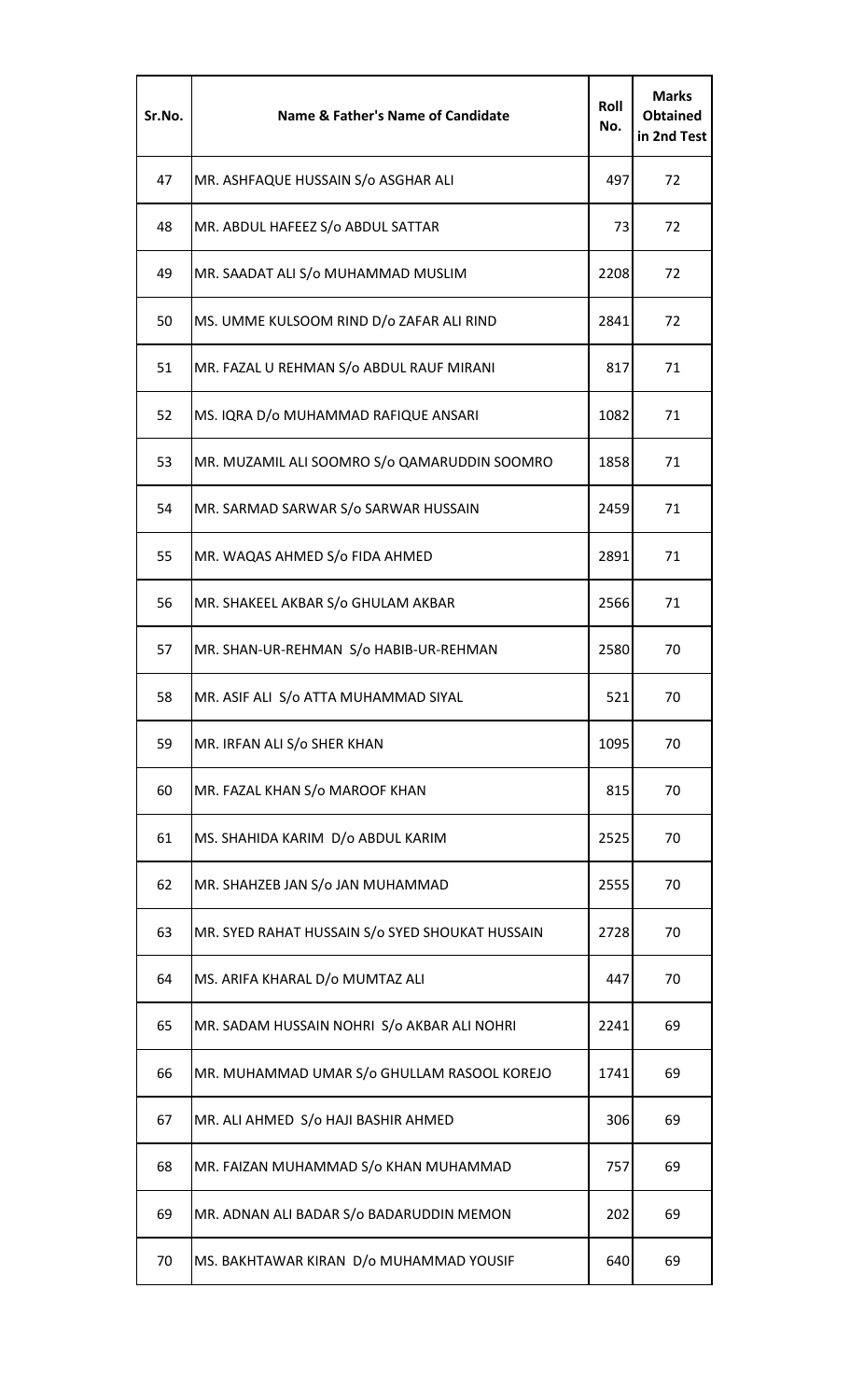| Sr.No. | <b>Name &amp; Father's Name of Candidate</b>                        | Roll<br>No. | <b>Marks</b><br>Obtained<br>in 2nd Test |
|--------|---------------------------------------------------------------------|-------------|-----------------------------------------|
| 71     | MR. SYED MUHAMMAD ABDUL SAMI KAZMI S/o SYED<br>MUHAMMAD ISLAM KAZMI | 2724        | 69                                      |
| 72     | MR. NAVEED SHARIF S/o MUHAMMAD SHARIF MALLAH                        | 1950        | 68                                      |
| 73     | MR. AKRAM ALI S/o GHULAM MUHAMMAD                                   | 302         | 68                                      |
| 74     | MR. ZEESHAN KHAN MAKA S/o MOHAMMAD ISHAQUE                          | 3029        | 68                                      |
| 75     | MR. ZUBAIR AHMED S/o GHULAM QADIR LAGHARI                           | 3043        | 68                                      |
| 76     | MS. ZARMINA D/o NIZAMUDDIN LAGHARI                                  | 3014        | 68                                      |
| 77     | MR. RANA JUNAID RAHIM S/o RANA ABDUR RAHIM                          | 2135        | 68                                      |
| 78     | MR. ABDUL RAUF S/o ABDUL GHAFOOR                                    | 133         | 68                                      |
| 79     | MR. SAJID HUSSAIN ABRO S/o NAZAR MUHAMMAD ABRO                      | 2334        | 68                                      |
| 80     | MR. SHAFQAT ALI S/o MUHAMAMD SULLEMAN                               | 2494        | 68                                      |
| 81     | MR. FAYAZ AHMED KALHORO S/o NISAR AHMED                             | 804         | 67                                      |
| 82     | MR. AAQIL MEMON S/o HAJI ABDUL MAJEED                               | 28          | 67                                      |
| 83     | MR. IRFAN ALI S/o MOULA BAKHSH                                      | 1097        | 67                                      |
| 84     | MR. AAMIR ALI S/o QAZI ALI ASGHAR                                   | 12          | 67                                      |
| 85     | MR. NISAR AHMED CHANDIO S/o BASHIR AHMED CHANDIO                    | 1979        | 67                                      |
| 86     | MR. SALMAN ALAM MEMON S/o MUHAMMAD ALAM<br><b>MEMON</b>             | 2382        | 67                                      |
| 87     | MR. ALI RAZA SIYAL S/o GHULAM QADIR SIYAL                           | 345         | 67                                      |
| 88     | MR. LAL BUX S/o GHULLAM ABBASS                                      | 1305        | 67                                      |
| 89     | MR. NASEER AHMED SHAH S/o SHABIR AHMED SHAH                         | 1923        | 67                                      |
| 90     | MS. SANA MUHAMMAD D/o MUHAMMAD SHABBIR                              | 2409        | 67                                      |
| 91     | MR. IMTIAZ AHMED S/o MIANDAD UJJAN                                  | 1044        | 66                                      |
| 92     | MR. AYAZ HUSSAIN S/o SIKANDER ALI                                   | 596         | 66                                      |
| 93     | MR. MUHAMMAD BILAL S/o SHOUKAT ALI                                  | 1587        | 66                                      |
| 94     | MR. MUHAMMAD MAZAN BULADI S/o NIAZ ALI BULADI                       | 1659        | 66                                      |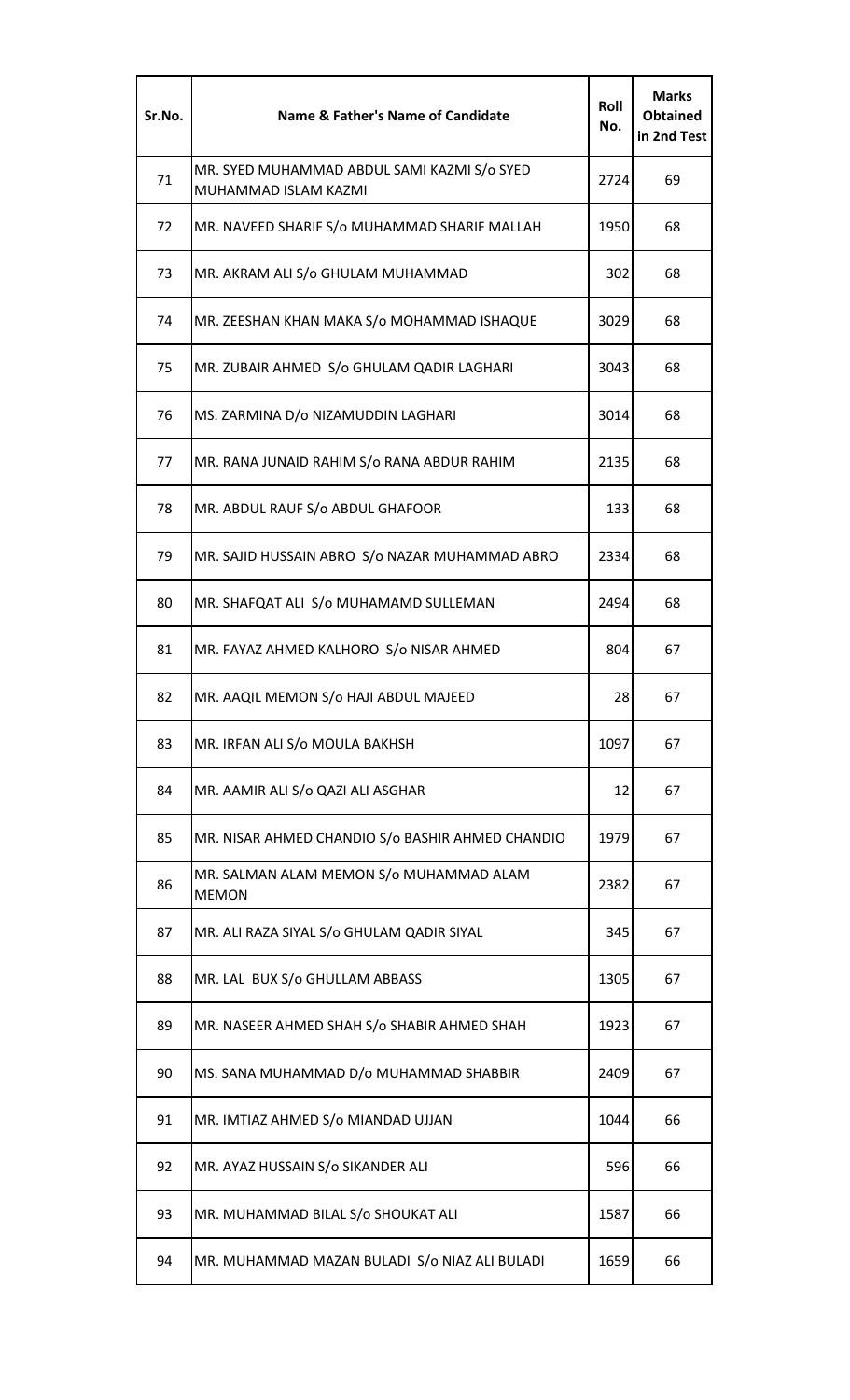| Sr.No. | Name & Father's Name of Candidate                                 | Roll<br>No. | <b>Marks</b><br><b>Obtained</b><br>in 2nd Test |
|--------|-------------------------------------------------------------------|-------------|------------------------------------------------|
| 95     | MR. YASIR S/o FATEH MUHAMMAD                                      | 2924        | 66                                             |
| 96     | MR. MIR ASAD KHAN JAKHRANI S/o SHAFQAT HUSSAIN<br><b>JAKHRANI</b> | 1456        | 66                                             |
| 97     | MS. SOBIA QAMBRANI D/o SALEEM QAMBRANI                            | 2647        | 66                                             |
| 98     | MR. SANAULLAH S/o KHAIR MUHAMMAD GILAL                            | 2417        | 66                                             |
| 99     | MR. MUHAMMAD NOUMAN S/o MUHAMMAD SHAFI                            | 1676        | 65.5                                           |
| 100    | MR. CHAND BIBI S/o GHULAM AKBAR SOOMRO                            | 684         | 65                                             |
| 101    | MR. RAZA HUSSAIN S/o RASOOL BUX TUNIO                             | 2154        | 65                                             |
| 102    | MR. IMTIAZ HUSSAIN S/o MUHAMMAD NAWAZ SHAHANI                     | 1063        | 65                                             |
| 103    | MR. RAJA ALEEM YOUSUF S/o MUHAMMAD YOUSUF<br><b>PANHWAR</b>       | 2113        | 65                                             |
| 104    | MR. SAYED NAVEED HUSSAIN SHAH S/o SAYED ZAMAN SHAH                | 2468        | 65                                             |
| 105    | MS. SYEDA UROOJ FATIMA NAQVI D/o SYED BAQER ALI NAQVI             | 2753        | 65                                             |
| 106    | MR. ASHFAQUE AHMED MAITLO S/o NAWAZ ALI MAITLO                    | 495         | 65                                             |
| 107    | MR. ZAHID AHMED S/o AHMED KHAN BUGHIO                             | 2967        | 65                                             |
| 108    | MR. ALTAF AHMED SOLANGI S/o SODAGAR ALI SOLANGI                   | 360         | 65                                             |
| 109    | MR. AYAZ KHAN S/o WALI MUHAMMAD                                   | 598         | 64                                             |
| 110    | MS. ZAINEB MUSTAFA D/o GHULAM MUSTAFA DAHRI                       | 3003        | 64                                             |
| 111    | MR. AMIN ASLAM TURK S/o MUHAMMAD ASLAM TURK                       | 386         | 64                                             |
| 112    | MR. INAYAT ALI S/o ABDUL JABBAR MEMON                             | 1069        | 64                                             |
| 113    | MS. MAHNUR FATIMA D/o UBEDULLAH                                   | 1329        | 64                                             |
| 114    | MS. MEHAK SHAHID D/o MUHAMAMD SHAHID                              | 1428        | 64                                             |
| 115    | MR. RIAZ ALI S/o MUHAMMAD HUSSAIN DAHRI                           | 2174        | 64                                             |
| 116    | MS. SALMA ASHRAFI D/o AMEER ALI                                   | 2377        | 64                                             |
| 117    | MR. MUHAMMAD RAZA ANSARI S/o MUHAMMAD ISRAIL                      | 1693        | 64                                             |
| 118    | MR. PARKASH S/o ADOO MAL                                          | 2031        | 64                                             |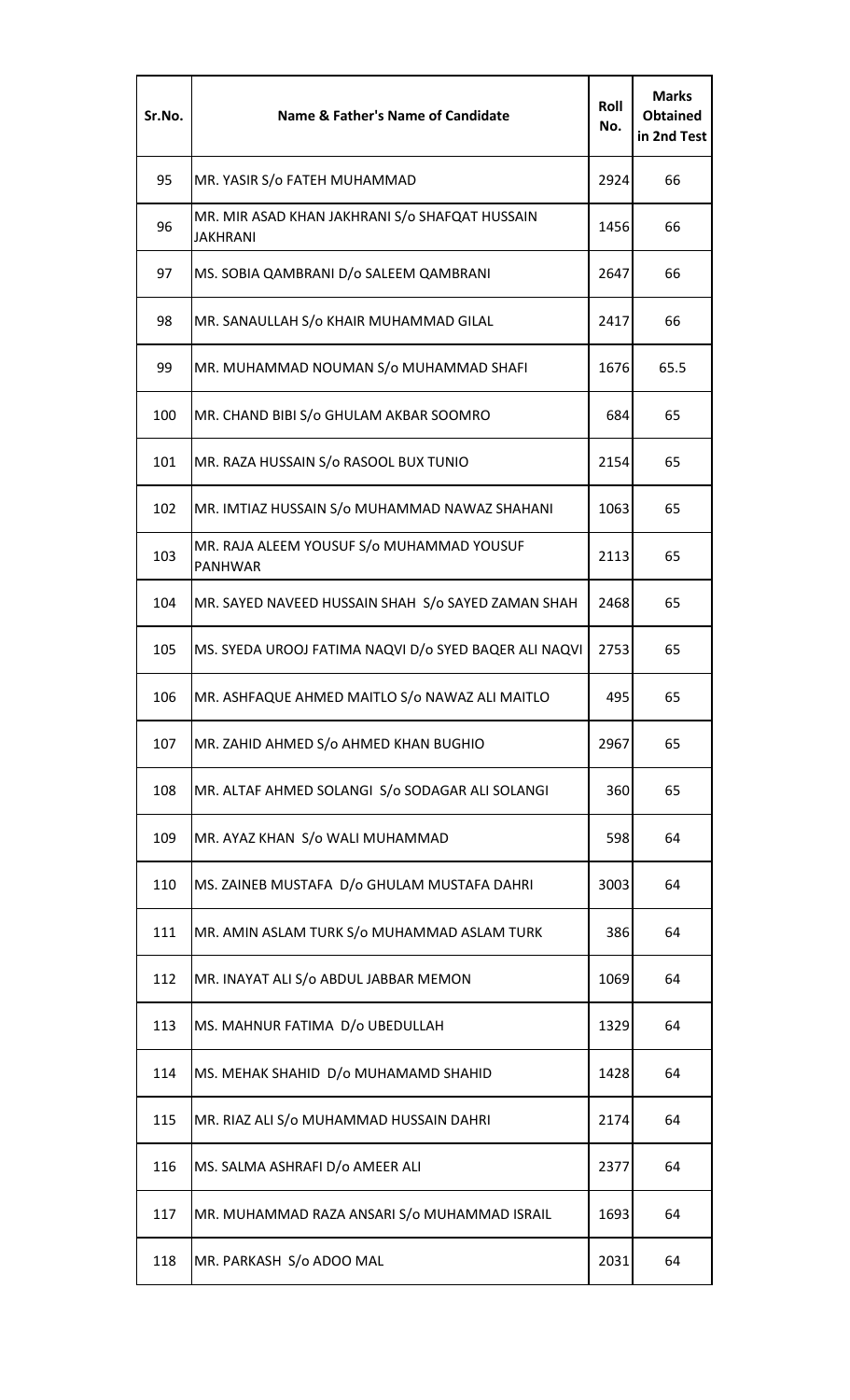| Sr.No. | <b>Name &amp; Father's Name of Candidate</b>                 | Roll<br>No. | <b>Marks</b><br><b>Obtained</b><br>in 2nd Test |
|--------|--------------------------------------------------------------|-------------|------------------------------------------------|
| 119    | MS. SAIMA D/o WAHEED AHMED                                   | 2297        | 64                                             |
| 120    | MR. SHAHZAD S/o HAFEEZ ALI                                   | 2547        | 64                                             |
| 121    | MR. TAUFIQUE QADER S/o BASHIR AHMED SHEIKH                   | 2805        | 64                                             |
| 122    | MR. AMJAD ALI DAYO S/o MUHAMMAD BACHAL DAYO                  | 402         | 64                                             |
| 123    | MR. AFTAB AHMED LAGHARI S/o SHAFI MUHAMMAD                   | 218         | 63                                             |
| 124    | MR. AMIR SOHAIL S/o MUHAMMAD ANWAR RAJPUT                    | 393         | 63                                             |
| 125    | MR. HABIB ULLAH S/o AMAN ULLAH DAHRI                         | 913         | 63                                             |
| 126    | MR. FAHEEM AHMED MAITLO S/o MUHAMMAD YAQOOB<br><b>MAITLO</b> | 728         | 63                                             |
| 127    | MR. MUJEEB UR REHMAN S/o MUHAMMMAD PARIAL PARIO              | 1797        | 63                                             |
| 128    | MR. SAIFULLAH DASHTI S/o ZAMANULLAH DASTI                    | 2295        | 63                                             |
| 129    | MR. HAJI JAN MUHAMMAD S/o DUR MUHAMMAD BIJARANI              | 928         | 63                                             |
| 130    | MS. ZAIN TAFSEER D/o MUHAMMAD TAFSEER                        | 2994        | 63                                             |
| 131    | MR. IFTIKHAR SHAIKH S/o SHAIKH ZULFIQAR YOUSUF               | 1006        | 63                                             |
| 132    | MS. MADIHA ARIF D/o ARIF IBRAHIM                             | 1315        | 63                                             |
| 133    | MS. AQSA AZIZ D/o ABDUL AZIZ                                 | 431         | 63                                             |
| 134    | MR. ASIF ALI S/o INAYAT ALI KHOSO                            | 520         | 63                                             |
| 135    | MR. BADAR UDDIN S/o QUTUBUDDIN                               | 634         | 63                                             |
| 136    | MR. SAJJAD ALI S/o MADAD ALI LASHARI                         | 2352        | 63                                             |
| 137    | MS. HIBA SHABIR MEMON D/o GHULAM SHABIR MEMON                | 959         | 62                                             |
| 138    | MR. FAHAD S/o MUHAMAD ILYAS                                  | 721         | 62                                             |
| 139    | MR. USMAN FARHAT S/o IQBAL FARHAT                            | 2850        | 62                                             |
| 140    | MR. BASIT ALI S/o MOHAMMAD HASSAN                            | 652         | 62                                             |
| 141    | MR. IMTIAZ HUSSAIN S/o SHAFI MUHAMMAD                        | 1064        | 62                                             |
| 142    | MR. ABDUL MUTALIB S/o MUHAMMAD BUX                           | 116         | 62                                             |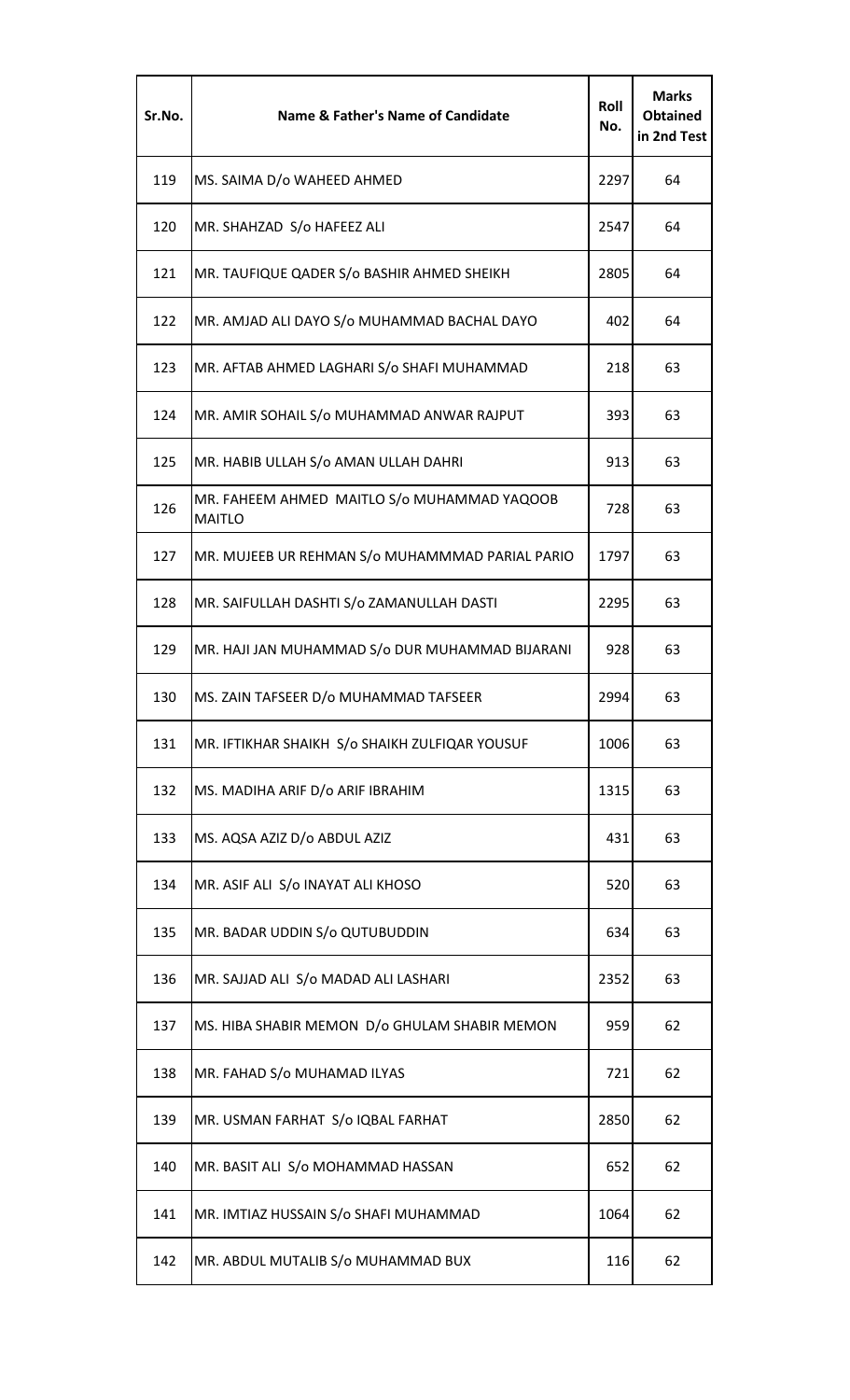| Sr.No. | Name & Father's Name of Candidate                           | Roll<br>No. | <b>Marks</b><br><b>Obtained</b><br>in 2nd Test |
|--------|-------------------------------------------------------------|-------------|------------------------------------------------|
| 143    | MR. FAHAD TUNIO S/o NAYYAR HUSSIAN                          | 725         | 62                                             |
| 144    | MS. RAMSHA NAVAID D/o NAVAID MIRZA                          | 2134        | 62                                             |
| 145    | MR. SYED MUHAMMAD KHURRAM SAUD S/o MEHTAB-U-<br><b>DDIN</b> | 2725        | 62                                             |
| 146    | MS. MEHREEN KHAN D/o HAJI KHAN MASHORI                      | 1439        | 62                                             |
| 147    | MR. MUHAMMAD IDREES S/o MUHAMMAD NAWAZ<br><b>JAKHRANI</b>   | 1634        | 62                                             |
| 148    | MR. KASHIF MUSTAFA S/o GHULAM MUSTAFA                       | 1241        | 61                                             |
| 149    | MR. YASIR ARFAT S/o ABDUL RAZZAQUE MAHAR                    | 2926        | 61                                             |
| 150    | MR. ABDUL GHAFFAR S/o AMANULLAH JUNEJO                      | 54          | 61                                             |
| 151    | MR. SWIM RAJA S/o SUNEEL KUMAR                              | 2694        | 61                                             |
| 152    | MR. JAI PARKASH S/o MANOHAR LAL                             | 1141        | 61                                             |
| 153    | MR. AQIB ALI S/o RAHEEM BUX SAHITO                          | 427         | 61                                             |
| 154    | MR. IMTIAZ ALI S/o NASEER MUHAMMAD                          | 1054        | 61                                             |
| 155    | MR. MUSHTAQUE ALI S/o MUHAMMAD UMER                         | 1847        | 61                                             |
| 156    | MS. UZMA SHAH D/o ANWAR SHAH                                | 2852        | 61                                             |
| 157    | MR. AIJAZ ALI S/o MUHAMMAD ESSA                             | 270         | 61                                             |
| 158    | MR. ABDUL RAZAQUE BANGHWAR S/o FAQUEER<br>MUHAMMMAD         | 137         | 61                                             |
| 159    | MR. ASIF RAZA S/o GHULAM BASHIR                             | 540         | 61                                             |
| 160    | MR. BABAR MUSHTAQUE S/o MUSHTAQUE AHMED                     | 630         | 61                                             |
| 161    | MR. MIR NAWAZ S/o ALI NAWAZ LASHARI                         | 1464        | 61                                             |
| 162    | MR. MUHAMMAD ISHFAQUE S/o MUHAMMAD ISHAQUE<br>SOOMRO        | 1643        | 61                                             |
| 163    | MR. AGHA AWAIS AHMED S/o AGHA NIZAM UDDIN                   | 229         | 61                                             |
| 164    | MR. AHMED ALI KHAN S/o KHALIL UR REHMAN KHAN                | 238         | 61                                             |
| 165    | MR. SYED IMRAN RAZA NAQVI S/o SYED ZAFAR IQBAL NAQVI        | 2713        | 61                                             |
| 166    | MR. ZOHAIB HASSAN S/o HASSAN MUHAMMAD                       | 3035        | 61                                             |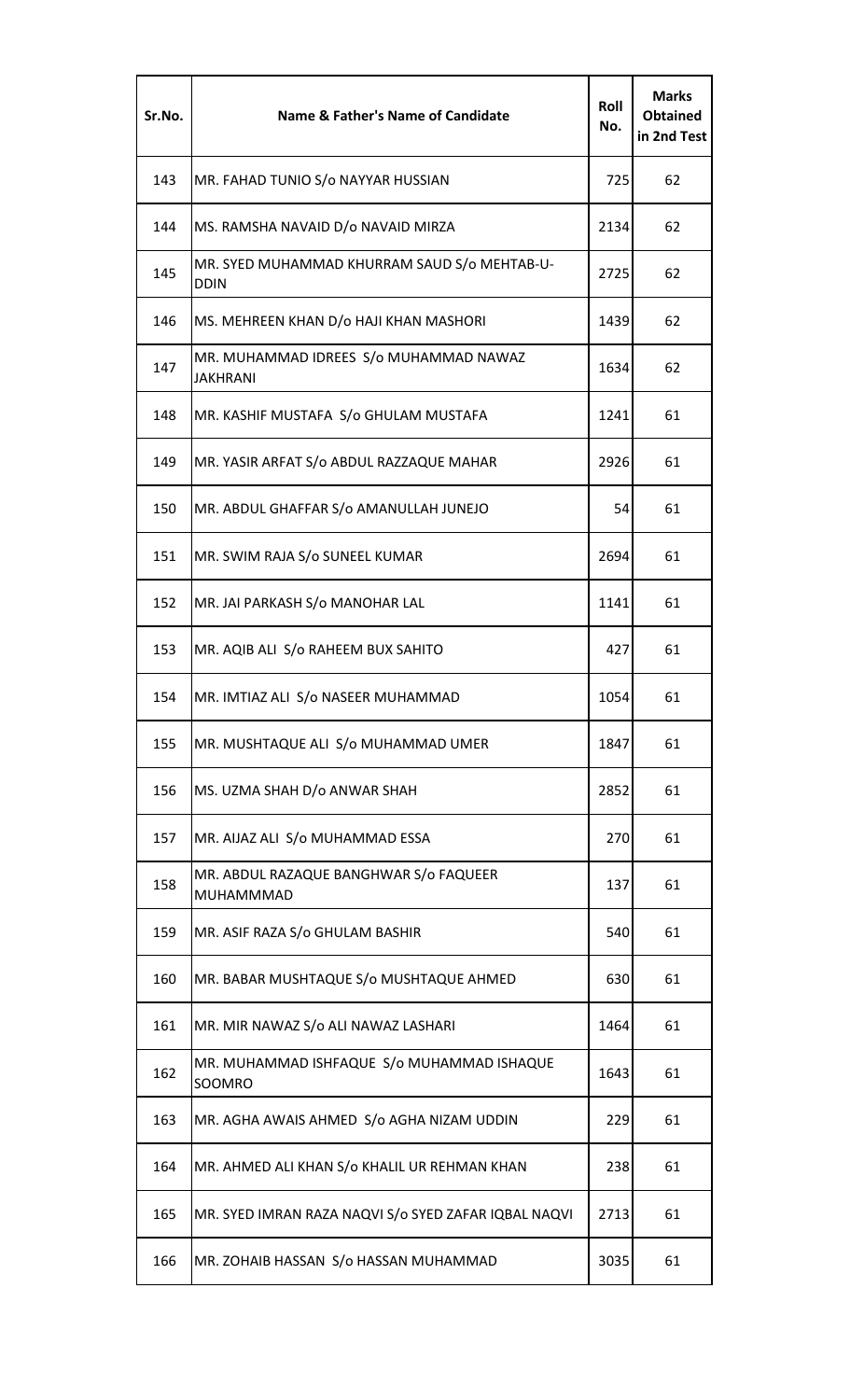| Sr.No. | <b>Name &amp; Father's Name of Candidate</b>              | Roll<br>No. | <b>Marks</b><br><b>Obtained</b><br>in 2nd Test |
|--------|-----------------------------------------------------------|-------------|------------------------------------------------|
| 167    | MR. JAI SORAJ S/o BHAWCHAND                               | 1143        | 60                                             |
| 168    | MR. WAQUAR AHMED S/o MUSHTAQUE ALI                        | 2893        | 60                                             |
| 169    | MR. ASADULLAH S/o SAFIULLAH MAHESAR                       | 486         | 60                                             |
| 170    | MR. ABDUL HAQUE S/o FAZUL MUHAMMAD NIZAMANI               | 84          | 60                                             |
| 171    | MR. ALTAF HUSSAIN S/o MUHAMMAD BACHAL MAITLO              | 365         | 60                                             |
| 172    | MR. SAEED ALI S/o FEROZUDDIN                              | 2269        | 60                                             |
| 173    | MR. HASNAIN GUL S/o SHAHABUDIN                            | 950         | 60                                             |
| 174    | MS. MARIA BAKHTAWAR ALI D/o MUMTAZ ALI                    | 1391        | 60                                             |
| 175    | MR. SYED SALMAN SHAH S/o SYED GHULAM ALI SHAH             | 2732        | 60                                             |
| 176    | MR. SIRAJ AHMED SHAR S/o DIN MUHAMMAD                     | 2638        | 60                                             |
| 177    | MR. DAMOON S/o PARUMAL                                    | 688         | 60                                             |
| 178    | MR. GHULAM MUSTAFA S/o NASRULLAH                          | 879         | 60                                             |
| 179    | MR. AAMIR ALI S/o ABDUL SATTAR MEMON                      | 9           | 60                                             |
| 180    | MR. AIJAZ ALI S/o FAIZ MUHAMMAD SIYAL                     | 266         | 60                                             |
| 181    | MS. SHAMA MUHAMMAD GHUFRAN D/o MUHAMMAD<br><b>GHUFRAN</b> | 2570        | 60                                             |
| 182    | MS. SOBIA GUL D/o GUL MUHAMMAD                            | 2644        | 60                                             |
| 183    | MR. AAMIR ALI S/o SUHBAT ALI GOPANG                       | 10          | 60                                             |
| 184    | MR. ARIF ALI S/o MUSTAFA KAMAL                            | 439         | 60                                             |
| 185    | MR. IMTIAZ ALI S/o GHULAM HASSAN                          | 1057        | 59.5                                           |
| 186    | MS. HAFSA SALEEM D/o SALEEM AKHTER KHAN                   | 923         | 59                                             |
| 187    | MR. SAJJAD ALI S/o LUTUF ULLAH                            | 2354        | 59                                             |
| 188    | MR. SYED MASOOD ALI SHAH S/o SYED QASIM ALI SHAH          | 2721        | 59                                             |
| 189    | MR. IMRAN KHAN S/o NIZAMUDDIN MAGSI                       | 1037        | 59                                             |
| 190    | MR. KEWAL KUMAR S/o KIRSHAN                               | 1248        | 59                                             |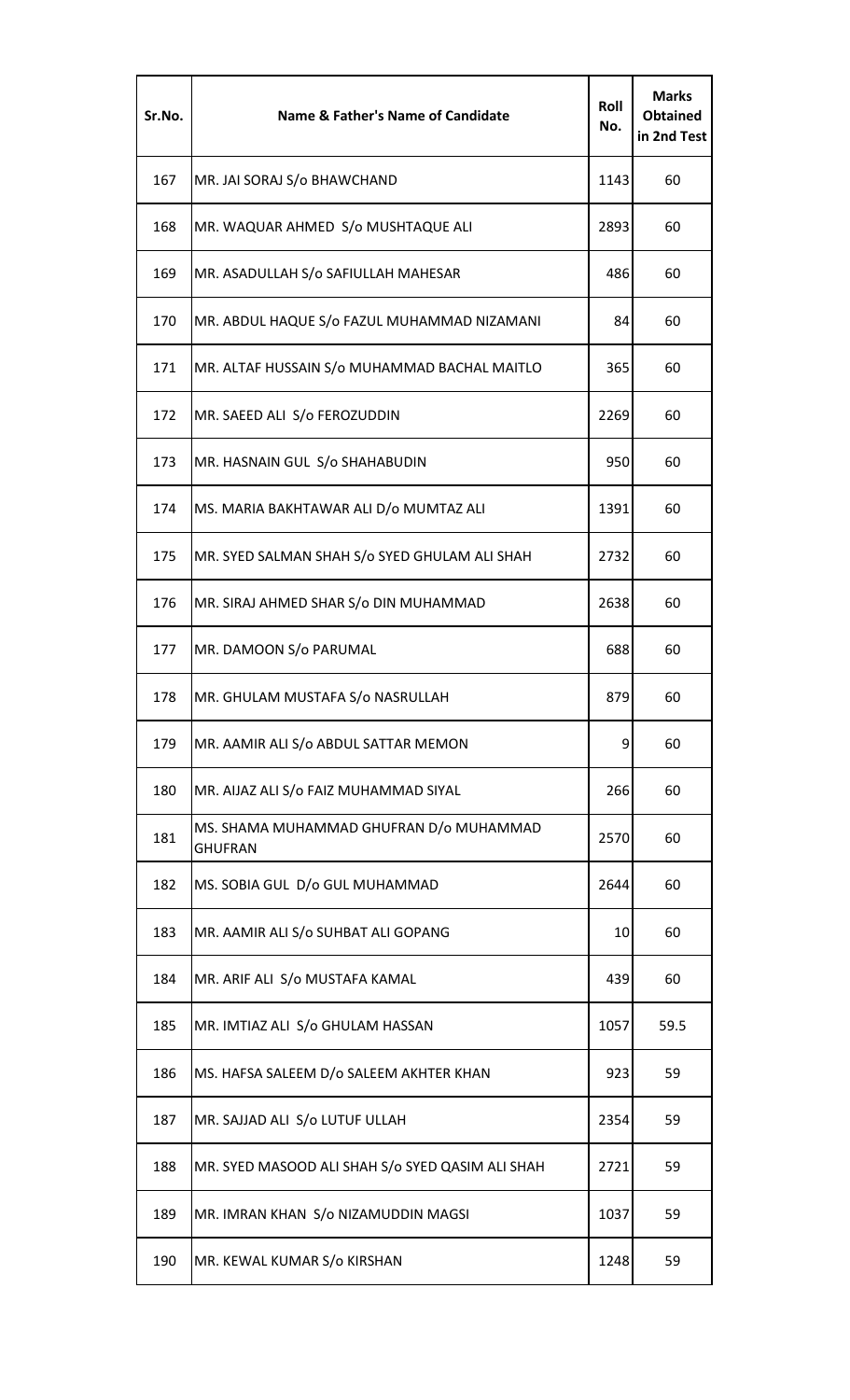| Sr.No. | <b>Name &amp; Father's Name of Candidate</b>                   | Roll<br>No. | <b>Marks</b><br><b>Obtained</b><br>in 2nd Test |
|--------|----------------------------------------------------------------|-------------|------------------------------------------------|
| 191    | MR. SHAH NAWAZ S/o GHULAM ALI (LATE)                           | 2505        | 59                                             |
| 192    | MR. FARMAN ALI S/o HAKIM ALI BHAYO                             | 783         | 59                                             |
| 193    | MR. MUHAMMAD YASIR S/o ABDUL NASIR                             | 1762        | 59                                             |
| 194    | MR. SARFRAZ ALI S/o SHAH MARDAN MAITLO                         | 2454        | 59                                             |
| 195    | MR. MALIK MUHAMMAD EHSAN S/o MUHAMMAD ISLAM                    | 1351        | 58.5                                           |
| 196    | MR. SAJJAD ALI S/o MUHAMMAD QASIM KAKA                         | 2347        | 58                                             |
| 197    | MR. MUHSIN ALI ABBASI S/o NAZEER AHMED                         | 1787        | 58                                             |
| 198    | MR. MUHAMMAD NASEER RAIS S/o RAIS AHMED SHAIKH                 | 1669        | 58                                             |
| 199    | MS. SAJIDA RAFIQUE D/o MUHAMMAD RAFIQUE                        | 2339        | 58                                             |
| 200    | MR. TAHIR MEHMOOD S/o MUHAMMAD FAYYAZ                          | 2763        | 58                                             |
| 201    | MR. ASIF ALI S/o MUHAMMAD MOOSA MASTOI                         | 517         | 58                                             |
| 202    | MR. MUHAMMAD ALI ZAIN ZUBAIR S/o MUHAMMAD ALI<br><b>ZUBAIR</b> | 1551        | 58                                             |
| 203    | MR. SAJJID HUSSAIN S/o ALI MURAD                               | 2366        | 58                                             |
| 204    | MR. ZEESHAN AHMED S/o NOOR AHMED                               | 3024        | 58                                             |
| 205    | MR. GHULAM MURTAZA S/o MUHAMMAD RAFIQUE KALHORO                | 870         | 58                                             |
| 206    | MR. M.KAMRAN KHANZADA S/o ZIA UL HAQ KHANZADA                  | 1312        | 58                                             |
| 207    | MR. MUHAMMAD HUSSAIN S/o ABDUL QAYOOM                          | 1631        | 58                                             |
| 208    | MR. SAJJAD AHMED S/o MUHAMMAD JUMAN KHOSO                      | 2340        | 58                                             |
| 209    | MS. ERUM D/o MUHAMMAD RAFIQUE MALIK                            | 719         | 58                                             |
| 210    | MR. JAHANZEB SOOMRO S/o ASHFAQUE AHMED SOOMRO                  | 1140        | 58                                             |
| 211    | MR. MANSOOR ALI ALIAS MIAZ KHAN S/0 MURAD ALI JATOI            | 1369        | 58                                             |
| 212    | MR. ABDUL RAZZAQ S/o ABDUL WAHAB                               | 139         | 58                                             |
| 213    | MR. ZAHID SHAMSHAD KHAN S/o SHAMSHAD ALI KHAN                  | 2989        | 58                                             |
| 214    | MR. AKHLAQUE AHMED S/o MOHAMMAD AMIN MANGRIO                   | 292         | 57                                             |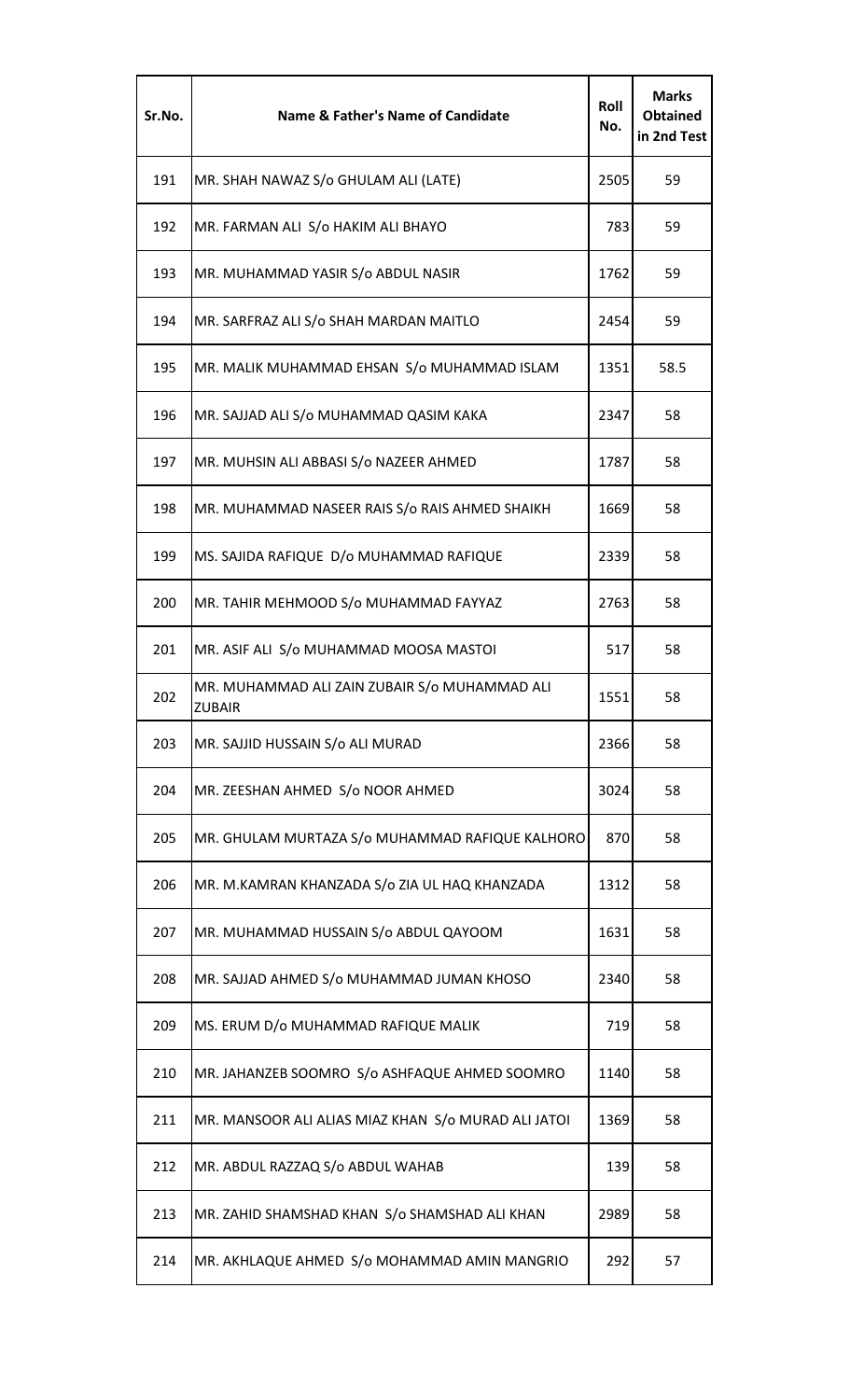| Sr.No. | <b>Name &amp; Father's Name of Candidate</b>                  | Roll<br>No. | <b>Marks</b><br><b>Obtained</b><br>in 2nd Test |
|--------|---------------------------------------------------------------|-------------|------------------------------------------------|
| 215    | MR. SAJJAD ALI S/o MUHAMMAD DIN JAMALI                        | 2343        | 57                                             |
| 216    | MR. GHULAM HUSSAIN S/o MUHAMMAD AYOOB SHAIKH                  | 852         | 57                                             |
| 217    | MR. SHAHARYAR DILSHAD S/o DILSHAD AHSAN                       | 2512        | 57                                             |
| 218    | MR. TARIQUE ALI S/o FATEH MUHAMMAD MASTOI                     | 2794        | 57                                             |
| 219    | MR. SAYYED TOUQEER HUSSAIN S/o SAYYED SALEEM SHAH             | 2469        | 57                                             |
| 220    | MR. ALAMGEER KHAN S/o ZULFIQAR ALI                            | 303         | 57                                             |
| 221    | MR. WALI MUHAMMAD S/o HUSSAIN DARS                            | 2873        | 57                                             |
| 222    | MR. FAHAD IQBAL S/o ZAFAR IQBAL                               | 723         | 57                                             |
| 223    | MR. IMRAN ALI S/o GHULAM SHABEER                              | 1023        | 57                                             |
| 224    | MR. SHABEER AHMED MEMON S/o AFTAB AHMED                       | 2478        | 57                                             |
| 225    | MR. TAIMOOR HUSSAIN S/o KHADIM HUSSAIN                        | 2769        | 57                                             |
| 226    | MR. UMAIR ILYAS S/o SHAIKH MUHAMMAD ILYAS                     | 2833        | 57                                             |
| 227    | MR. SHAHABUDDIN S/o ZAFARUDDIN                                | 2508        | 56                                             |
| 228    | MR. SHOAIB AHMED S/o MANZOOR AHMED KHOSO                      | 2603        | 56                                             |
| 229    | MR. SHAHRUKH MEMON S/o ABDUL AZIZ MEMON                       | 2544        | 56                                             |
| 230    | MR. MOHSIN ALI S/o WAZIR ALI LASHARI                          | 1496        | 56                                             |
| 231    | MR. MUHAMMAD BACHAL S/o MUHAMMAD MUSA                         | 1585        | 56                                             |
| 232    | MR. MANSOOR ALI S/o GHULAM AKBAR ADIL ABBASI                  | 1366        | 56                                             |
| 233    | MR. ABDUL FATAH JUNEJO S/o SUBHAN ALI JUNEJO                  | 52          | 56                                             |
| 234    | MR. ABDUL WAJID S/o ABDUL KHALIQUE KHOKHAR                    | 169         | 56                                             |
| 235    | MR. MUHAMMAD RAFIQUE S/o GHAZI KHAN                           | 1681        | 56                                             |
| 236    | MR. GHULAM MURTAZA BIRMANI S/o MEEHOON KHAN<br><b>BIRMANI</b> | 873         | 56                                             |
| 237    | MR. SAADAT ALI SHAH S/o IRSHAD ALI SHAH                       | 2210        | 56                                             |
| 238    | MR. SARMAD ALI S/o QALANDAR BUX                               | 2455        | 56                                             |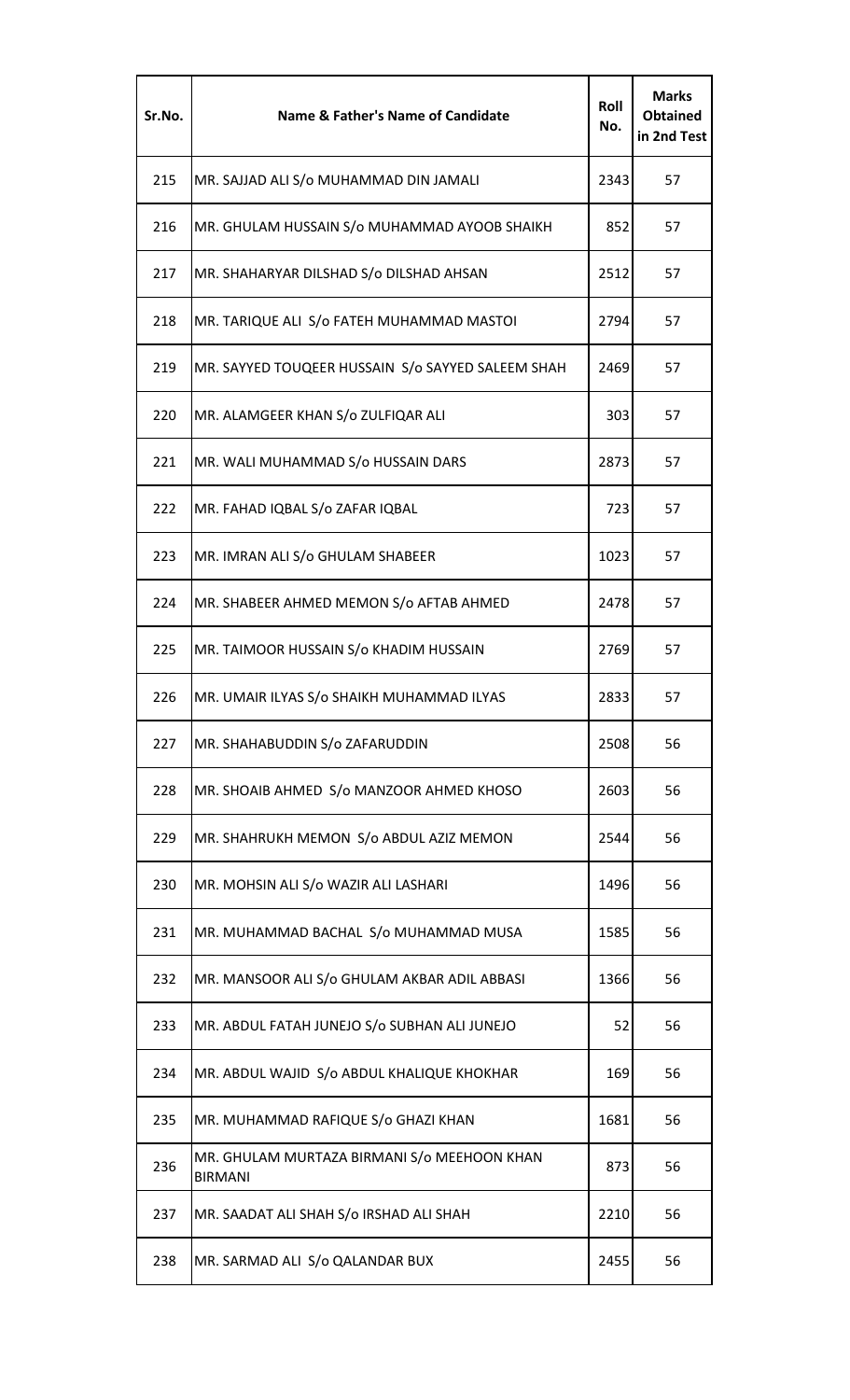| Sr.No. | Name & Father's Name of Candidate                                   | Roll<br>No. | <b>Marks</b><br><b>Obtained</b><br>in 2nd Test |
|--------|---------------------------------------------------------------------|-------------|------------------------------------------------|
| 239    | MR. SHAHBAZ HAFEEZ BALOCH S/o HAFEEZ AHMED SHAHANI<br><b>BALOCH</b> | 2515        | 56                                             |
| 240    | MR. ZAHEER AHMED S/o HOAT KHAN                                      | 2957        | 56                                             |
| 241    | MR. ARSLAN ABID S/o ABID HUSSAIN                                    | 462         | 56                                             |
| 242    | MR. AYAZ ALI LAGHARI S/o GHULAM RASOL                               | 592         | 55.5                                           |
| 243    | MR. MUJTABA FADWANI S/o MUZAFFAR ALI FADWANI                        | 1802        | 55.5                                           |
| 244    | MR. SAJJAD NAWAZ S/o MUHAMMAD NAWAZ                                 | 2364        | 55                                             |
| 245    | MR. ALI IMRAN SHAH S/o ALI AKBAR SHAH                               | 327         | 55                                             |
| 246    | MS. ARIFA ABDUL QADEER D/o ABDUL HAYEE SIDDIQUI                     | 446         | 55                                             |
| 247    | MR. NABI BUX S/o KUNDO KHAN                                         | 1863        | 55                                             |
| 248    | MR. ASHFAQUE S/o WAHID BUX                                          | 493         | 55                                             |
| 249    | MS. MAIRA NASIR MUGHAL D/o NASIR MUGHAL                             | 1336        | 55                                             |
| 250    | MS. MOTIA SIKANDAR D/o SIKANDAR ALI                                 | 1508        | 55                                             |
| 251    | MR. MUHAMMAD ADIL S/o RAZA MUHAMMAD                                 | 1525        | 55                                             |
| 252    | MR. ARBAB ALI ABRO S/o UMED ALI ABRO                                | 435         | 55                                             |
| 253    | MR. ABDUL KAREEM S/o GHULAM QADIR                                   | 92          | 55                                             |
| 254    | MR. ALLAH BUX S/o HIDAYATULLAH HINGORO                              | 356         | 55                                             |
| 255    | MR. NISAR AHMED S/o NOORULLAH KOLACHI                               | 1974        | 55                                             |
| 256    | MR. SARMAD HUSSAIN S/o NABI BUX SOOMRO                              | 2457        | 55                                             |
| 257    | MR. ALI RAZA S/o MUSHTAQUE ALI CHANDIO                              | 333         | 55                                             |
| 258    | MR. AZHAR HUSSAIN S/o RAFIQUE AHMED SOLANGI                         | 621         | 55                                             |
| 259    | MR. AZAD HUSSAIN S/o LIAQUAT ALI                                    | 605         | 55                                             |
| 260    | MR. DUR MUHAMMAD S/o GHULAM AKBAR                                   | 715         | 54.5                                           |
| 261    | MR. NAVEED ISHAQUE S/o MUHAMMAD ISHAQUE                             | 1948        | 54.5                                           |
| 262    | MS. RIMSHA YOUSIF D/o MUHAMMAD YOUSIF                               | 2182        | 54.5                                           |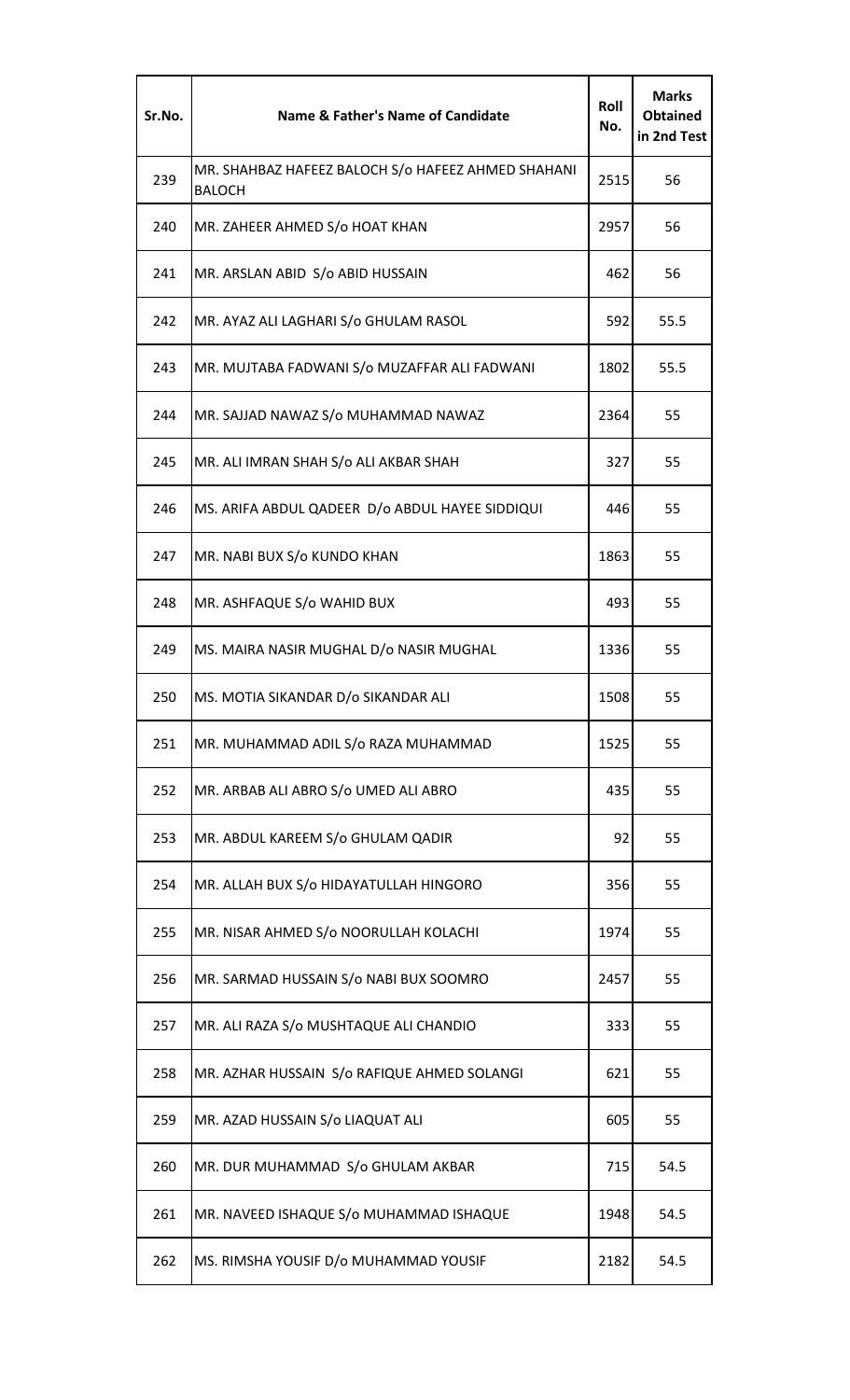| Sr.No. | Name & Father's Name of Candidate                             | Roll<br>No. | <b>Marks</b><br><b>Obtained</b><br>in 2nd Test |
|--------|---------------------------------------------------------------|-------------|------------------------------------------------|
| 263    | MR. MUHAMMAD ZAMAN S/o ABDUL QUDOOS                           | 1774        | 54                                             |
| 264    | MR. NOUMAN ALI S/o ALLAH DINO TEWENO                          | 2012        | 54                                             |
| 265    | MR. AMJAD ALI TUNIO S/o IMDAD ALI TUNIO                       | 406         | 54                                             |
| 266    | MR. ALI FARHAD S/o FARHAD                                     | 315         | 54                                             |
| 267    | MR. JAMIL MUKHTIAR MUGHAL S/o MUKHTIAR AHMED<br><b>MUGHAL</b> | 1154        | 54                                             |
| 268    | MR. KHALID HUSSAIN CHANNA S/o AZIZULLAH CHANNA                | 1261        | 54                                             |
| 269    | MR. ISHFAQUE AHMED SIYAL S/o MOHAMMED BAKHSH SIYAL            | 1121        | 54                                             |
| 270    | MR. MAJID KHAN S/o HAJI KORA KHAN                             | 1344        | 54                                             |
| 271    | MR. MAULA BAKHSH S/o GHULAM MUSTFA SAHITO                     | 1415        | 54                                             |
| 272    | MS. REHANA D/o TAJ MUHAMMAD                                   | 2165        | 54                                             |
| 273    | MR. SAQIB SOOMRO S/o MUMTAZ AHMED SOOMRO                      | 2440        | 54                                             |
| 274    | MR. AIJAZ AHMED JATOI S/o HAJI BALACH                         | 263         | 54                                             |
| 275    | MR. NASEERUDDIN S/o MUHAMMAD ARIF                             | 1927        | 54                                             |
| 276    | MR. AHSAN ALI S/o AIJAZ ALI TUNIO                             | 251         | 54                                             |
| 277    | MR. TAUQEER HUSSAIN S/o NAZEER MUHAMMAD LAGHARI               | 2806        | 54                                             |
| 278    | MR. HARESH KUMAR S/o KANAYA LAL                               | 945         | 54                                             |
| 279    | MR. IRFAN ALI SAHITO S/o GHULAM MUHAMMAD SAHITO               | 1105        | 54                                             |
| 280    | MS. BABY HIRA D/o MUHARAM KHAN CHANDIO BALOCH                 | 632         | 54                                             |
| 281    | MR. MOHAMMAD MOHSIN S/o NOORULLAH SHAIKH                      | 1485        | 54                                             |
| 282    | MR. ABDUL MUJEEB ZEESHAN S/o GHULAM SARWAR                    | 115         | 54                                             |
| 283    | MR. SAJJAD AHMED S/o ASADULLAH RUSTAMANI                      | 2341        | 54                                             |
| 284    | MR. NISAR AHMED S/o JUNAID ALI                                | 1976        | 54                                             |
| 285    | MR. ZEESHAN HAIDER S/o SALAMAT ALI QURESHI                    | 3027        | 54                                             |
| 286    | MR. ABDUL AZIZ S/o MUHAMMAD ALIM KANHAR                       | 37          | 53.5                                           |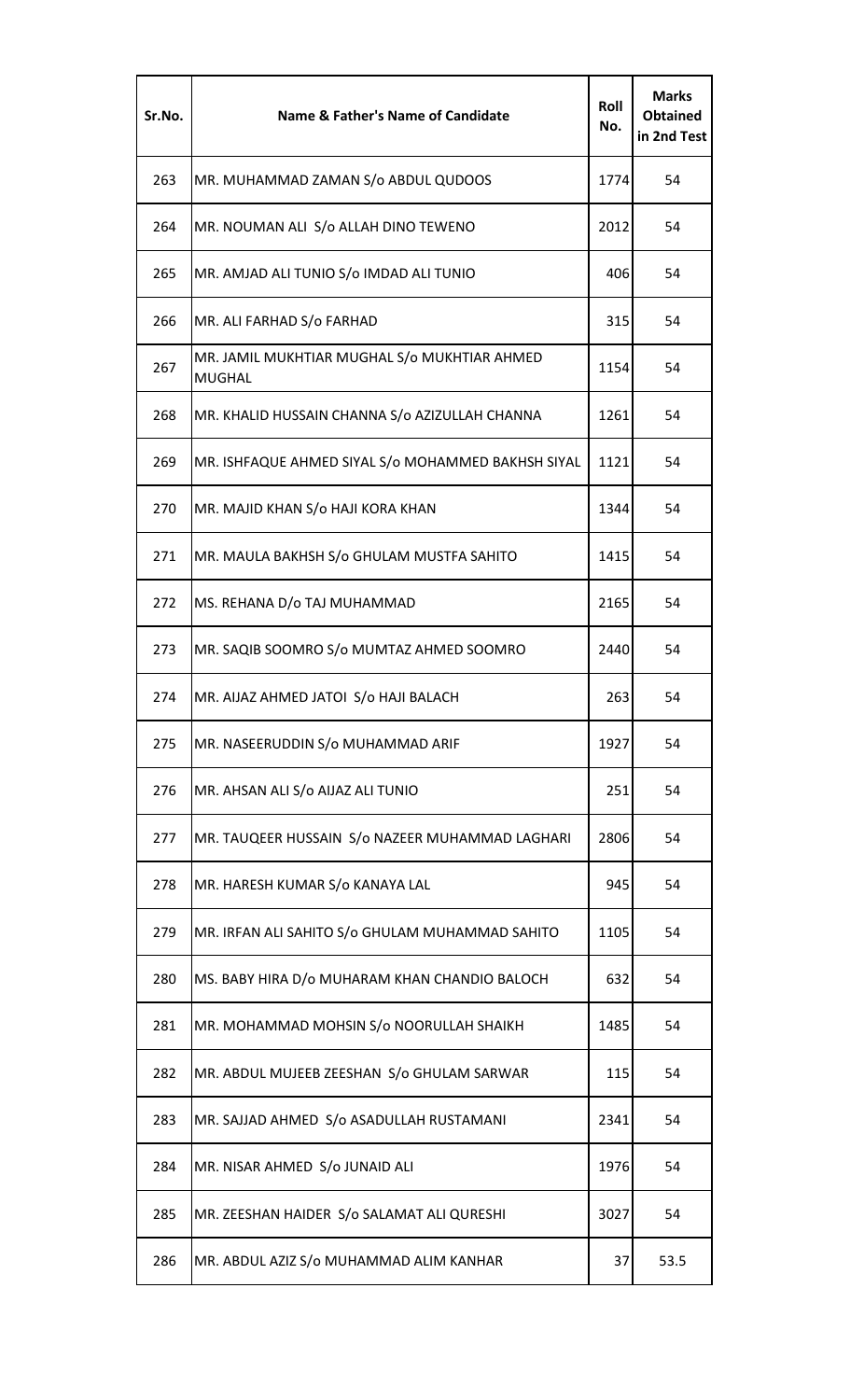| Sr.No. | <b>Name &amp; Father's Name of Candidate</b>                            | Roll<br>No. | <b>Marks</b><br><b>Obtained</b><br>in 2nd Test |
|--------|-------------------------------------------------------------------------|-------------|------------------------------------------------|
| 287    | MR. DANISH AHMED KHAN S/o MOTASIMUDDIN                                  | 690         | 53.5                                           |
| 288    | MR. MUHAMMAD ZEESHAN S/o SHARAFAT ULLAH                                 | 1776        | 53.5                                           |
| 289    | MR. AZHARUDDIN MAHAR S/o ABDUL RAZAQUE                                  | 623         | 53                                             |
| 290    | MR. NADEEM ASGHAR S/o ALI ASGHAR                                        | 1872        | 53                                             |
| 291    | MR. MUHAMMAD AZIZ UR RAHMAN SURVERY S/o LATIF UR<br>RAHMAN KHAN SURVERY | 1582        | 53                                             |
| 292    | MR. GHULAM MUJTABA MAITLO S/o SHAMSUDDIN MAITLO                         | 867         | 53                                             |
| 293    | MR. JAVED JABBAR MALLAH S/o ABDUL JABBAR MALLAH                         | 1174        | 53                                             |
| 294    | MR. HANAN ALI S/o MUHAMMAD ASGHAR                                       | 939         | 53                                             |
| 295    | MR. SADAM HUSSAIN S/o GHULAM RASOOL ABRO                                | 2237        | 53                                             |
| 296    | MR. ZAMEER AHMED S/o MUHAMMAD RAMZAN GHANGHRO                           | 3009        | 53                                             |
| 297    | MR. IMRAN RIND S/o ALI AKBAR RIND                                       | 1042        | 53                                             |
| 298    | MR. KHALID HUSSAIN S/o GHULAM HUSSAIN                                   | 1259        | 53                                             |
| 299    | MR. IRFAN ALI S/o MUHAMMAD ALI MALIK                                    | 1094        | 53                                             |
| 300    | MR. SAJID ALI S/o ABDUL JABBAR                                          | 2317        | 53                                             |
| 301    | MS. ZARNAB D/o MEHBUB ALLY                                              | 3015        | 53                                             |
| 302    | MR. HIZBULLAH S/o GHULAM QADIR SOOMRO                                   | 971         | 52                                             |
| 303    | MR. ALI ASLAM TURK S/o MUHAMMAD ASLAM TURK                              | 309         | 52                                             |
| 304    | MR. ATTA HUSSAIN S/o ABDUL SATTAR                                       | 562         | 52                                             |
| 305    | MS. QURATU UL AIN ASHRAF D/o MUHAMMAD ASHRAF KHAN                       | 2071        | 52                                             |
| 306    | MR. SHAHZAD JAVED S/o JAVED AHMED SHAIKH                                | 2552        | 52                                             |
| 307    | MR. DEEPAK KUMAR S/o ASAN DAS MANWANI                                   | 701         | 52                                             |
| 308    | MR. MUHAMMAD S/o BASHIR AHMED                                           | 1516        | 52                                             |
| 309    | MR. MUHAMMAD BAKR S/o ISHFAQ AHMED                                      | 1586        | 52                                             |
| 310    | MR. WAHAB ALI S/o ALI SHER                                              | 2859        | 52                                             |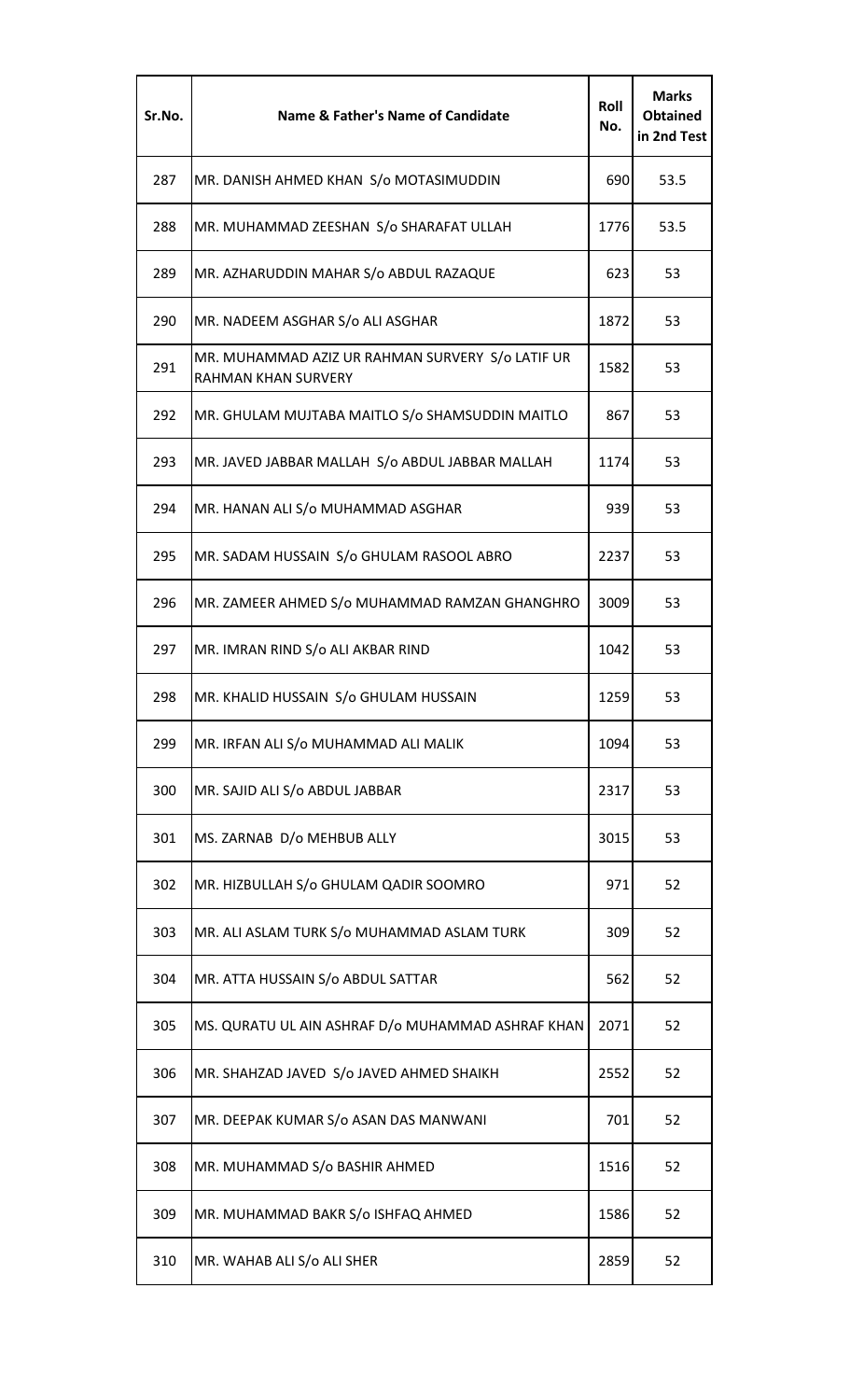| Sr.No. | <b>Name &amp; Father's Name of Candidate</b>                      | Roll<br>No. | <b>Marks</b><br><b>Obtained</b><br>in 2nd Test |
|--------|-------------------------------------------------------------------|-------------|------------------------------------------------|
| 311    | MR. ALI RAZA S/o SULTAN ALI KHASKHELI                             | 337         | 52                                             |
| 312    | MR. MOHSIN S/o SAADULLAH                                          | 1493        | 52                                             |
| 313    | MS. SHAHLA RASOOL SOOMRO D/o GHULAM RASOOL<br>SOOMRO              | 2530        | 52                                             |
| 314    | MR. BILAWAL S/o MUSHTAQUE AHMED                                   | 675         | 52                                             |
| 315    | MR. AIJAZ ALI KHOSO S/o RAHMAN ALI                                | 275         | 52                                             |
| 316    | MR. KARAMULLAH S/o ARBAB ALI MAHAR                                | 1224        | 52                                             |
| 317    | MR. AAMIR KHAN S/o NAZIR AHMED                                    | 19          | 52                                             |
| 318    | MR. MUHAMMAD HASSAN WASIM S/o WASIM URSANI                        | 1628        | 52                                             |
| 319    | MS. PARAS TAHAN MAGSI D/o GHULAM HUSSAIN MAGSI                    | 2025        | 52                                             |
| 320    | MS. SYEDA IZZA MARYAM RIZVI D/o SYED JAMAL AKHTAR<br><b>RIZVI</b> | 2749        | 52                                             |
| 321    | MS. TEHSEEM D/o MUHAMMAD ANWAR SOOMRO                             | 2811        | 52                                             |
| 322    | MR. BILAL AHMED S/o FAIZ MOHAMMAD                                 | 666         | 51                                             |
| 323    | MR. ABDUL SATTAR S/o ABDUL KARIM                                  | 156         | 51                                             |
| 324    | MR. RAJA LOVE KUSH S/o KIRSHAN LAL                                | 2119        | 51                                             |
| 325    | MR. MANSOOR AHMED S/o ZAHID MAHMOOD NOON                          | 1355        | 51                                             |
| 326    | MR. IFTIKHAR HUSSAIN S/o IMDAD HUSSAIN                            | 1004        | 51                                             |
| 327    | MR. MUHAMMAD RAMZAN CHANDIO S/o BUXIAL KHAN                       | 1691        | 51                                             |
| 328    | MR. MURAD ALI SHAH S/o DOST MUHAMMAD SHAH                         | 1834        | 51                                             |
| 329    | MR. HIDAYATULLAH KANDHRO S/0 WAHID BUX KANDHRO                    | 961         | 51                                             |
| 330    | MR. MASROOR QADIR S/o ABDUL QADIR                                 | 1413        | 51                                             |
| 331    | MR. AAMIR KHAN TUNIO S/o ALI MUHAMMAD TUNIO                       | 22          | 51                                             |
| 332    | MR. ABDUL SATTAR KANASIRO S/o DUR MUHAMMAD<br><b>KANASIRO</b>     | 157         | 51                                             |
| 333    | MR. ABDUL WAHEED S/o MUHAMMAD ASLAM                               | 166         | 51                                             |
| 334    | MR. ALI BAKHSH S/o MUHAMMAD BAKHSH DEPAR                          | 310         | 51                                             |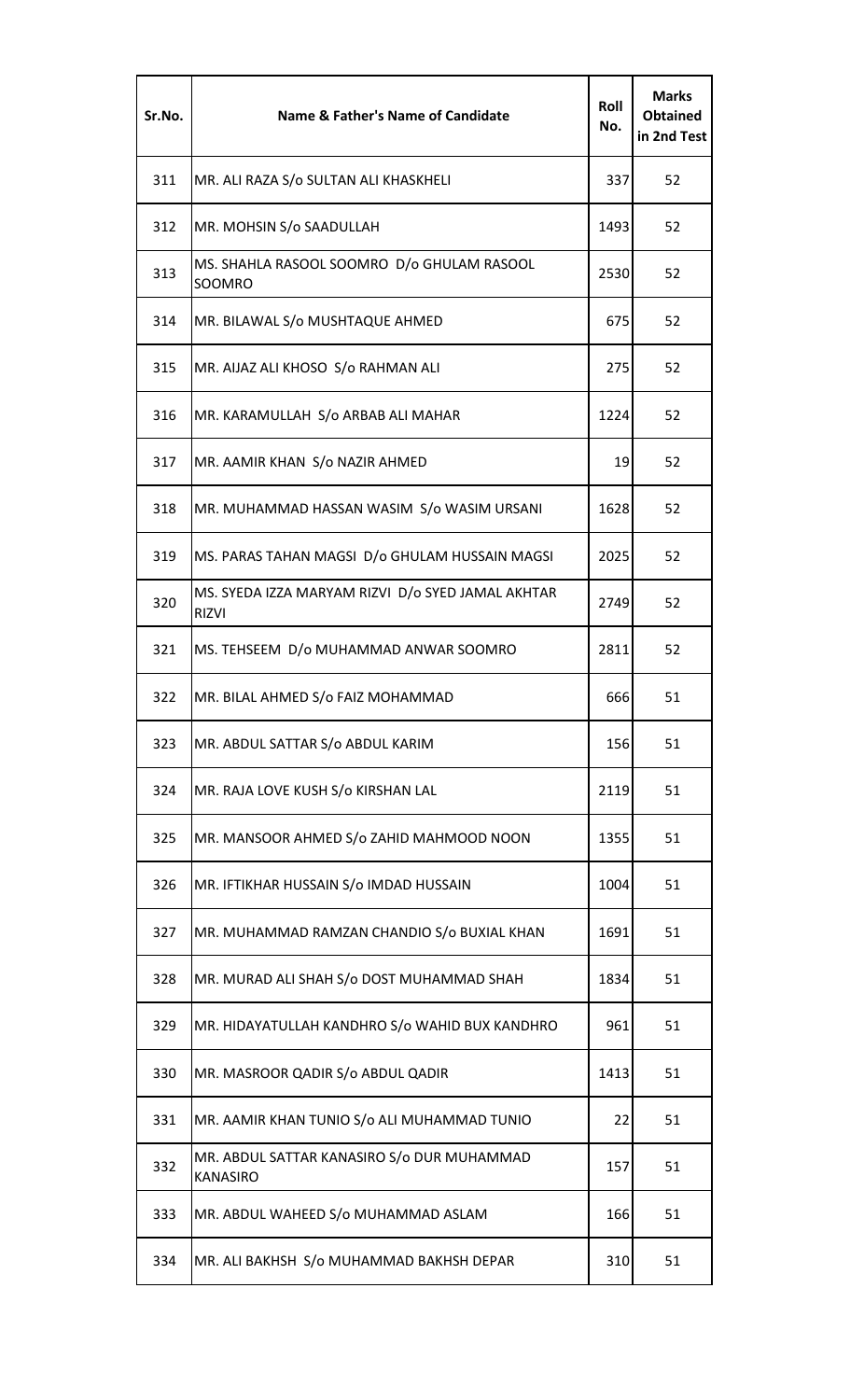| Sr.No. | <b>Name &amp; Father's Name of Candidate</b>                           | Roll<br>No. | <b>Marks</b><br><b>Obtained</b><br>in 2nd Test |
|--------|------------------------------------------------------------------------|-------------|------------------------------------------------|
| 335    | MR. IHSAN ALI S/o ALI KHAN                                             | 1007        | 51                                             |
| 336    | MR. RIZWAN ALI S/o ALLAH DINO                                          | 2188        | 51                                             |
| 337    | MR. JAFFAR MAHMOOD NAQVI S/o MAHMOOD HUSSAIN<br><b>NAQVI</b>           | 1127        | 51                                             |
| 338    | MR. DEEPAK RAI S/o PREM CHAND                                          | 702         | 51                                             |
| 339    | MR. AVAIS IQBAL S/o MUHAMMAD IQBAL                                     | 575         | 51                                             |
| 340    | MS. BIBI HAWWA BADAR D/o GHULAM RASOOL                                 | 660         | 51                                             |
| 341    | MR. NAVEED UR RAHMAN S/o AJEEBULLAH                                    | 1951        | 51                                             |
| 342    | MR. SHEERAZ FAZAL S/o FAZAL HUSSAIN                                    | 2586        | 50.5                                           |
| 343    | MR. ABDUL MANAN S/o ABDUL QAYYOUM SHAR                                 | 111         | 50                                             |
| 344    | MR. MIR SHAH NAWAZ TALPUR S/o MIR INAYAT ALI                           | 1468        | 50                                             |
| 345    | MR. SAAD AMAR HUSSAIN S/o MUNAWAR HUSSAIN                              | 2206        | 50                                             |
| 346    | MR. ABDUL MOEED S/o MUHAMMAD ZAHID                                     | 113         | 50                                             |
| 347    | MR. AZHER ALI S/o BHALE DINO                                           | 624         | 50                                             |
| 348    | MR. ZAHEERUDDIN BABAR S/o MUHAMMAD KHAN ALIAS<br><b>GHULAM MUSTAFA</b> | 2966        | 50                                             |
| 349    | MR. AWAIS SHAH S/o ABDUL HAFEEZ                                        | 585         | 50                                             |
| 350    | MR. ALLAH DITO BALOCH S/o ABDULLAH BALOCH                              | 357         | 50                                             |
| 351    | MR. ASIF ALI S/o SHER MUHAMMAD                                         | 513         | 50                                             |
| 352    | MR. GHULAM MUJTABA MITHANI S/o RAHIM BUX MITHANI                       | 868         | 50                                             |
| 353    | MR. SALMAN AHMED KAZI S/o ABDUL REHMAN KAZI                            | 2380        | 50                                             |
| 354    | MR. ABDUL FATAH S/o ALLAH DAD                                          | 49          | 50                                             |
| 355    | MR. SHAKEEL AHMED RAJPER S/o MUHAMMAD USMAN                            | 2565        | 50                                             |
| 356    | MR. ABDUL MAJID GUJJAR S/o NABI BUKHSH GUJJAR                          | 109         | 50                                             |
| 357    | MS. ASRA TUFAIL DAHRAJ D/o TUFAIL AHMED DAHRAJ                         | 552         | 50                                             |
| 358    | MR. WAQAR AHMED S/o MUHAMMAD SULEMAN                                   | 2876        | 50                                             |